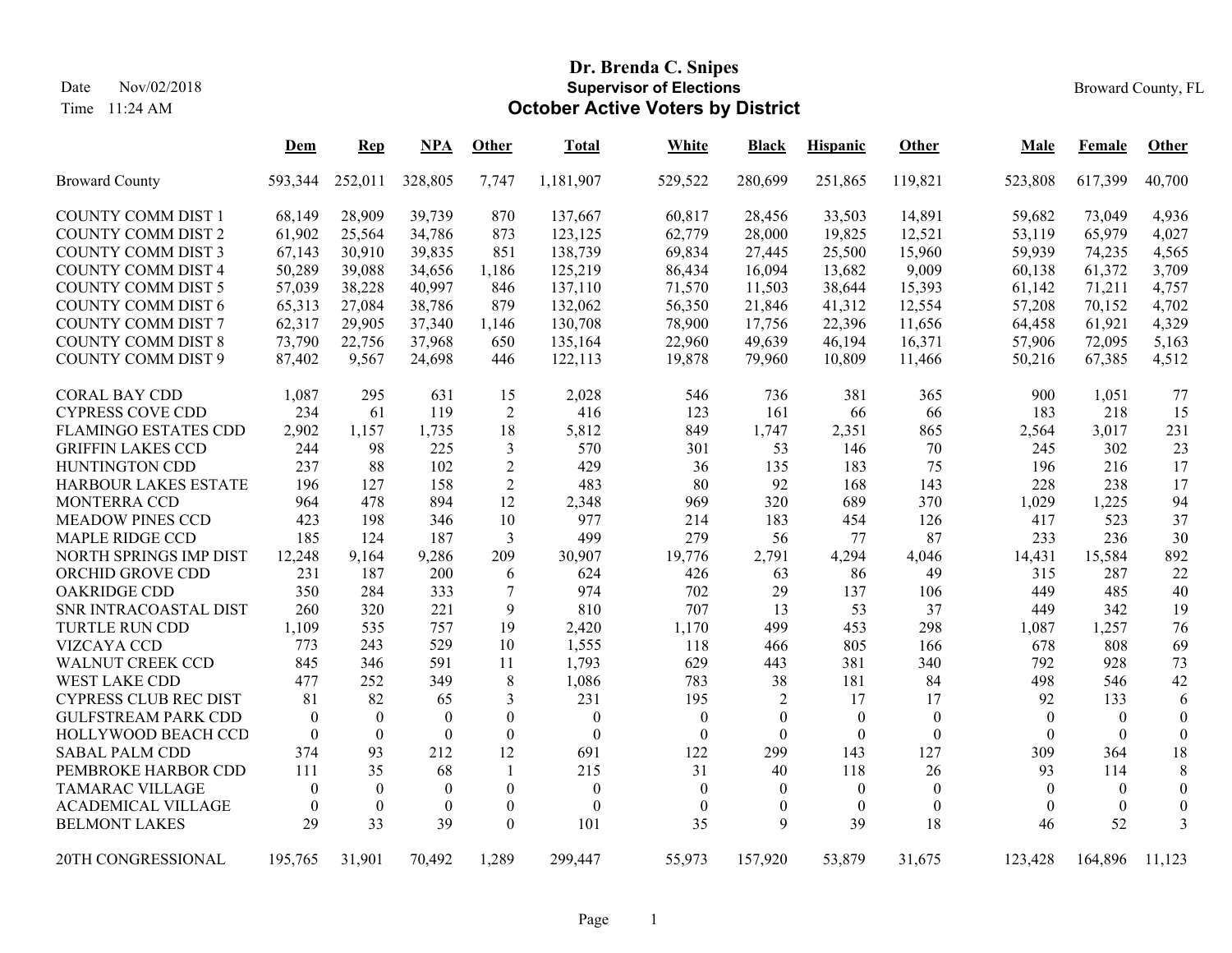Time 11:24 AM

#### **Dr. Brenda C. Snipes Supervisor of ElectionsOctober Active Voters by District**

|                          | <u>Dem</u> | Rep     | <b>NPA</b> | Other            | <b>Total</b> | <b>White</b> | Black    | <b>Hispanic</b> | Other        | Male    | Female  | Other    |
|--------------------------|------------|---------|------------|------------------|--------------|--------------|----------|-----------------|--------------|---------|---------|----------|
| 22ND CONGRESSIONAL       | 172,247    | 106,794 | 114,386    | 3,343            | 396,770      | 250,762      | 50,728   | 58,017          | 37,263       | 187,123 | 197,282 | 12,365   |
| 23RD CONGRESSIONAL       | 196,701    | 105,444 | 130,101    | 2,848            | 435,094      | 206,928      | 57,226   | 124,892         | 46,048       | 191,553 | 228,192 | 15,349   |
| 24TH CONGRESSIONAL       | 28,631     | 7,872   | 13,826     | 267              | 50,596       | 15,859       | 14,825   | 15,077          | 4,835        | 21,704  | 27,029  | 1,863    |
| LAUD-BY-THE-SEA          | 1,582      | 2,144   | 1,547      | 70               | 5,343        | 4,623        | 53       | 372             | 295          | 2,524   | 2,680   | 139      |
| FT LAUDERDALE DIST 1     | 10,609     | 11,488  | 7,994      | 277              | 30,368       | 24,204       | 1,166    | 2,975           | 2,023        | 15,115  | 14,450  | 803      |
| FT LAUDERDALE DIST 2     | 15,410     | 6,824   | 8,482      | 337              | 31,053       | 20,577       | 5,050    | 3,016           | 2,410        | 16,792  | 13,317  | 944      |
| FT LAUDERDALE DIST 3     | 20,997     | 1,372   | 4,505      | 68               | 26,942       | 2,161        | 20,987   | 1,686           | 2,108        | 10,828  | 15,089  | 1,025    |
| FT LAUDERDALE DIST 4     | 11,937     | 9,529   | 8,963      | 348              | 30,777       | 22,764       | 2,002    | 3,729           | 2,282        | 15,347  | 14,526  | 904      |
| <b>DANIA BEACH</b>       | 8,934      | 3,619   | 5,334      | 125              | 18,012       | 9,786        | 3,301    | 3,510           | 1,415        | 8,011   | 9,427   | 574      |
| HOLLYWOOD DIST 1         | 6,860      | 4,376   | 5,154      | 146              | 16,536       | 11,482       | 713      | 3,045           | 1,296        | 7,664   | 8,311   | 561      |
| HOLLYWOOD DIST 2         | 8,064      | 1,645   | 3,938      | 102              | 13,749       | 4,358        | 4,729    | 3,406           | 1,256        | 6,096   | 7,140   | 513      |
| HOLLYWOOD DIST 3         | 7,921      | 3,748   | 4,464      | 112              | 16,245       | 9,262        | 1,546    | 4,061           | 1,376        | 7,305   | 8,408   | 532      |
| HOLLYWOOD DIST 4         | 7,229      | 3,439   | 4,540      | 97               | 15,305       | 9,150        | 1,226    | 3,493           | 1,436        | 6,927   | 7,869   | 509      |
| HOLLYWOOD DIST 5         | 7,907      | 3,118   | 4,970      | 94               | 16,089       | 5,595        | 1,887    | 6,823           | 1,784        | 7,050   | 8,415   | 624      |
| HOLLYWOOD DIST 6         | 7,562      | 2,238   | 3,891      | 76               | 13,767       | 4,766        | 3,339    | 4,362           | 1,300        | 5,816   | 7,444   | 507      |
| PEMBROKE PARK DIST 1     | 1,759      | 242     | 661        | 11               | 2,673        | 459          | 1,488    | 478             | 248          | 1,032   | 1,532   | 109      |
| <b>WESTON</b>            | 15,221     | 10,398  | 15,020     | 241              | 40,880       | 18,228       | 1,734    | 16,198          | 4,720        | 18,366  | 20,524  | 1,990    |
| <b>SOUTHWEST RANCHES</b> | 1,820      | 2,437   | 1,522      | 32               | 5,811        | 3,217        | 298      | 1,763           | 533          | 2,734   | 2,919   | 158      |
| <b>WILTON MANORS</b>     | 5,463      | 1,485   | 1,906      | 85               | 8,939        | 6,837        | 604      | 884             | 614          | 6,115   | 2,590   | 234      |
| <b>COOPER CITY</b>       | 10,221     | 6,905   | 6,944      | 134              | 24,204       | 15,001       | 1,273    | 5,146           | 2,784        | 10,970  | 12,382  | 852      |
| DEERFIELD BEACH DIST 1   | 4,281      | 3,551   | 3,532      | 128              | 11,492       | 8,081        | 1,473    | 1,052           | 886          | 5,445   | 5,717   | 330      |
| DEERFIELD BEACH DIST 2   | 7,043      | 1,007   | 2,310      | 65               | 10,425       | 2,301        | 6,062    | 1,242           | 820          | 4,362   | 5,695   | 368      |
| DEERFIELD BEACH DIST 3   | 5,197      | 2,349   | 2,976      | 107              | 10,629       | 7,099        | 1,166    | 1,467           | 897          | 4,409   | 5,892   | 328      |
| DEERFIELD BEACH DIST 4   | 4,790      | 3,191   | 3,699      | 107              | 11,787       | 7,708        | 1,101    | 1,838           | 1,140        | 5,182   | 6,272   | 333      |
| <b>MARGATE</b>           | 18,340     | 6,893   | 10,336     | 191              | 35,760       | 15,495       | 9,021    | 6,953           | 4,291        | 15,297  | 19,211  | 1,252    |
| HILLSBORO BEACH          | 461        | 703     | 420        | 25               | 1,609        | 1,444        | 17       | 76              | 72           | 752     | 826     | 31       |
| <b>LIGHTHOUSE POINT</b>  | 1,891      | 4,151   | 2,070      | 75               | 8,187        | 7,133        | 75       | 503             | 476          | 3,885   | 4,076   | 226      |
| POMPANO BEACH DIST 1     | 4,853      | 6,115   | 4,563      | 164              | 15,695       | 13,295       | 340      | 1,121           | 939          | 7,499   | 7,772   | 424      |
| POMPANO BEACH DIST 2     | 5,458      | 2,263   | 3,264      | 98               | 11,083       | 5,542        | 2,585    | 1,965           | 991          | 5,130   | 5,514   | 439      |
| POMPANO BEACH DIST 3     | 4,491      | 3,612   | 3,185      | 105              | 11,393       | 7,829        | 1,546    | 1,217           | 801          | 5,275   | 5,764   | 354      |
| POMPANO BEACH DIST 4     | 7,401      | 534     | 2,027      | 43               | 10,005       | 970          | 7,291    | 991             | 753          | 4,104   | 5,531   | 370      |
| POMPANO BEACH DIST 5     | 7,410      | 3,033   | 3,399      | 117              | 13,959       | 7,865        | 3,469    | 1,624           | 1,001        | 6,209   | 7,341   | 409      |
| <b>SEA RANCH LAKES</b>   | 82         | 263     | 111        | $\boldsymbol{0}$ | 456          | 372          | 6        | 43              | 35           | 207     | 230     | 19       |
| <b>OAKLAND PARK</b>      | 13,923     | 4,756   | 6,828      | 197              | 25,704       | 14,027       | 5,300    | 4,253           | 2,124        | 13,339  | 11,532  | 833      |
| <b>LAZY LAKE</b>         | 8          | 2       | 15         | $\overline{1}$   | 26           | 22           | $\theta$ | 3               | $\mathbf{1}$ | 20      | 6       | $\theta$ |
| <b>LAUDERHILL</b>        | 30,879     | 2,607   | 7,977      | 117              | 41,580       | 5,273        | 29,714   | 2,496           | 4,097        | 16,587  | 23,541  | 1,452    |
| <b>LAUDERDALE LAKES</b>  | 14,536     | 774     | 3,481      | 39               | 18,830       | 1,410        | 14,856   | 763             | 1,801        | 7,486   | 10,580  | 764      |
| <b>SUNRISE</b>           | 33,683     | 9,984   | 17,044     | 381              | 61,092       | 21,879       | 17,241   | 15,168          | 6,804        | 25,931  | 32,996  | 2,165    |
| <b>PLANTATION</b>        | 29.479     | 15,430  | 16,833     | 440              | 62,182       | 34.029       | 11.081   | 10.668          | 6,404        | 27,326  | 32,924  | 1,932    |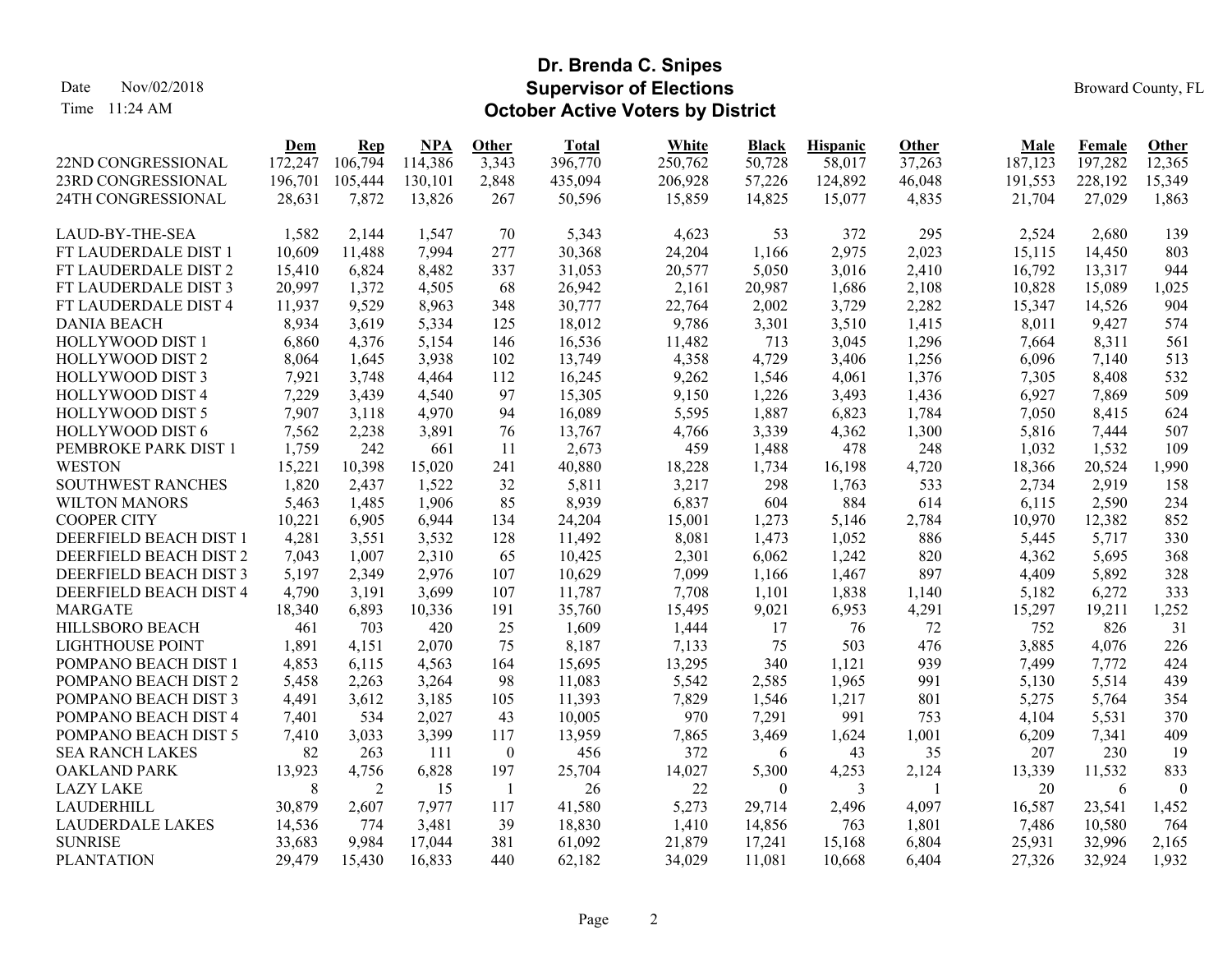Time 11:24 AM

## **Dr. Brenda C. Snipes Supervisor of ElectionsOctober Active Voters by District**

|                          | <u>Dem</u> | Rep    | NPA    | Other | <b>Total</b> | <b>White</b> | <b>Black</b> | <b>Hispanic</b> | <b>Other</b> | Male   | <b>Female</b> | <b>Other</b> |
|--------------------------|------------|--------|--------|-------|--------------|--------------|--------------|-----------------|--------------|--------|---------------|--------------|
| <b>DAVIE DIST 1</b>      | 6,054      | 3,062  | 4,553  | 121   | 13,790       | 6,908        | 1,448        | 3,644           | 1,790        | 6,023  | 7,214         | 553          |
| DAVIE DIST 2             | 7,179      | 3,743  | 4,786  | 119   | 15,827       | 8,469        | 1,408        | 4,198           | 1,752        | 6,661  | 8,608         | 558          |
| DAVIE DIST 3             | 6,176      | 4,544  | 4,655  | 83    | 15,458       | 9,852        | 589          | 3,537           | 1,480        | 6,951  | 7,996         | 511          |
| <b>DAVIE DIST 4</b>      | 6,607      | 6,163  | 5,130  | 104   | 18,004       | 10,304       | 1,096        | 4,532           | 2,072        | 8,429  | 9,045         | 530          |
| HALLANDALE BEACH         | 10,470     | 4,703  | 6,981  | 163   | 22,317       | 10,546       | 3,675        | 6,249           | 1,847        | 9,524  | 11,936        | 857          |
| PEMBROKE PINES DIST 1    | 13,693     | 3,576  | 6,857  | 151   | 24,277       | 5,541        | 7,766        | 8,126           | 2,844        | 10,162 | 13,229        | 886          |
| PEMBROKE PINES DIST 2    | 12,539     | 6,070  | 7,475  | 131   | 26,215       | 9,757        | 4,082        | 9,713           | 2,663        | 11,180 | 14,133        | 902          |
| PEMBROKE PINES DIST 3    | 12,302     | 7,625  | 9,175  | 189   | 29,291       | 9,491        | 3,867        | 11,964          | 3,969        | 13,051 | 15,187        | 1,053        |
| PEMBROKE PINES DIST 4    | 13,629     | 8,447  | 8,632  | 161   | 30,869       | 9,889        | 4,351        | 13,361          | 3,268        | 12,993 | 16,885        | 991          |
| <b>MIRAMAR</b>           | 47,400     | 11,621 | 22,894 | 383   | 82,298       | 9,510        | 34,989       | 27,241          | 10,558       | 34,864 | 44,153        | 3,281        |
| <b>CORAL SPRINGS</b>     | 36,801     | 19,528 | 24,024 | 533   | 80,886       | 42,062       | 13,710       | 15,203          | 9,911        | 35,762 | 42,367        | 2,757        |
| NORTH LAUDERDALE DIS     | 3,752      | 438    | 1,386  | 24    | 5,600        | 667          | 3,557        | 589             | 787          | 2,244  | 3,108         | 248          |
| NORTH LAUDERDALE DIS     | 3,105      | 501    | 1,343  | 16    | 4,965        | 910          | 2,110        | 1,409           | 536          | 1,970  | 2,812         | 183          |
| NORTH LAUDERDALE DIS     | 3,827      | 537    | 1,561  | 17    | 5,942        | 1,025        | 3,249        | 852             | 816          | 2,495  | 3,173         | 274          |
| NORTH LAUDERDALE DIS     | 3,634      | 453    | 1,347  | 33    | 5,467        | 934          | 3,093        | 808             | 632          | 2,111  | 3,130         | 226          |
| <b>PARKLAND</b>          | 7,695      | 7,237  | 6,520  | 151   | 21,603       | 15,071       | 1,291        | 2,585           | 2,656        | 10,168 | 10,808        | 627          |
| <b>TAMARAC DIST 1</b>    | 6,421      | 1,548  | 2,595  | 72    | 10,636       | 3,360        | 4,129        | 2,028           | 1,119        | 4,353  | 5,934         | 349          |
| <b>TAMARAC DIST 2</b>    | 6,361      | 1,969  | 3,164  | 64    | 11,558       | 4,581        | 3,040        | 2,772           | 1,165        | 4,805  | 6,388         | 365          |
| <b>TAMARAC DIST 3</b>    | 6,575      | 1,871  | 2,669  | 70    | 11,185       | 6,773        | 1,617        | 1,906           | 889          | 4,223  | 6,689         | 273          |
| <b>TAMARAC DIST 4</b>    | 6,817      | 2,255  | 3,813  | 70    | 12,955       | 5,467        | 3,122        | 3,090           | 1,276        | 5,464  | 7,124         | 367          |
| COCONUT CREEK            | 16,274     | 7,630  | 10,702 | 273   | 34,879       | 20,222       | 4,784        | 6,221           | 3,652        | 14,952 | 18,780        | 1,147        |
| <b>WEST PARK</b>         | 6,425      | 810    | 2,101  | 29    | 9,365        | 1,205        | 5,305        | 2,034           | 821          | 3,876  | 5,144         | 345          |
| 92ND STATE HOUSE         | 50,304     | 15,401 | 22,960 | 644   | 89,309       | 38,876       | 30,511       | 12,410          | 7,512        | 39,270 | 47,009        | 3,030        |
| 93RD STATE HOUSE         | 41,803     | 42,821 | 33,569 | 1,258 | 119,451      | 95,758       | 4,820        | 10,830          | 8,043        | 59,659 | 56,546        | 3,246        |
| 94TH STATE HOUSE         | 69,917     | 13,163 | 22,686 | 612   | 106,378      | 35,494       | 52,947       | 9,103           | 8,834        | 49,435 | 53,249        | 3,694        |
| 95TH STATE HOUSE         | 63,274     | 8,593  | 21,691 | 371   | 93,929       | 17,519       | 53,359       | 12,445          | 10,606       | 37,984 | 52,434        | 3,511        |
| 96TH STATE HOUSE         | 49,539     | 26,899 | 32,897 | 766   | 110,101      | 61,672       | 16,853       | 18,810          | 12,766       | 48,473 | 58,053        | 3,575        |
| 97TH STATE HOUSE         | 54,040     | 23,568 | 32,455 | 697   | 110,760      | 54,506       | 19,937       | 23,830          | 12,487       | 47,674 | 59,439        | 3,647        |
| 98TH STATE HOUSE         | 50,455     | 28,094 | 32,010 | 792   | 111,351      | 61,318       | 13,390       | 24,892          | 11,751       | 48,630 | 59,134        | 3,587        |
| 99TH STATE HOUSE         | 49,206     | 26,322 | 31,220 | 664   | 107,412      | 57,338       | 12,370       | 26,477          | 11,227       | 48,187 | 55,499        | 3,726        |
| 100TH STATE HOUSE        | 17,964     | 10,325 | 13,640 | 370   | 42,299       | 26,678       | 2,678        | 9,533           | 3,410        | 19,227 | 21,563        | 1,509        |
| <b>101ST STATE HOUSE</b> | 57,272     | 13,591 | 25,802 | 491   | 97,156       | 25,312       | 33,950       | 28,200          | 9,694        | 41,431 | 52,078        | 3,647        |
| <b>102ND STATE HOUSE</b> | 27,905     | 6,223  | 12,822 | 258   | 47,208       | 8,412        | 19,109       | 14,507          | 5,180        | 19,088 | 26,355        | 1,765        |
| <b>103RD STATE HOUSE</b> | 12,939     | 5,140  | 8,493  | 121   | 26,693       | 3,279        | 7,622        | 11,824          | 3,968        | 11,758 | 13,840        | 1,095        |
| <b>104TH STATE HOUSE</b> | 43,780     | 29,152 | 34,873 | 636   | 108,441      | 41,281       | 10,561       | 43,981          | 12,618       | 47,807 | 56,408        | 4,226        |
| <b>105TH STATE HOUSE</b> | 4,946      | 2,719  | 3,687  | 67    | 11,419       | 2,079        | 2,592        | 5,023           | 1,725        | 5,185  | 5,792         | 442          |
| <b>UNINCORPORATED</b>    | 5,906      | 1,455  | 2,537  | 35    | 9,933        | 2,734        | 4,681        | 1,413           | 1,105        | 4,410  | 5,113         | 410          |
| LAUD-BY-THE-SEA          | 1,582      | 2,144  | 1,547  | 70    | 5,343        | 4,623        | 53           | 372             | 295          | 2,524  | 2,680         | 139          |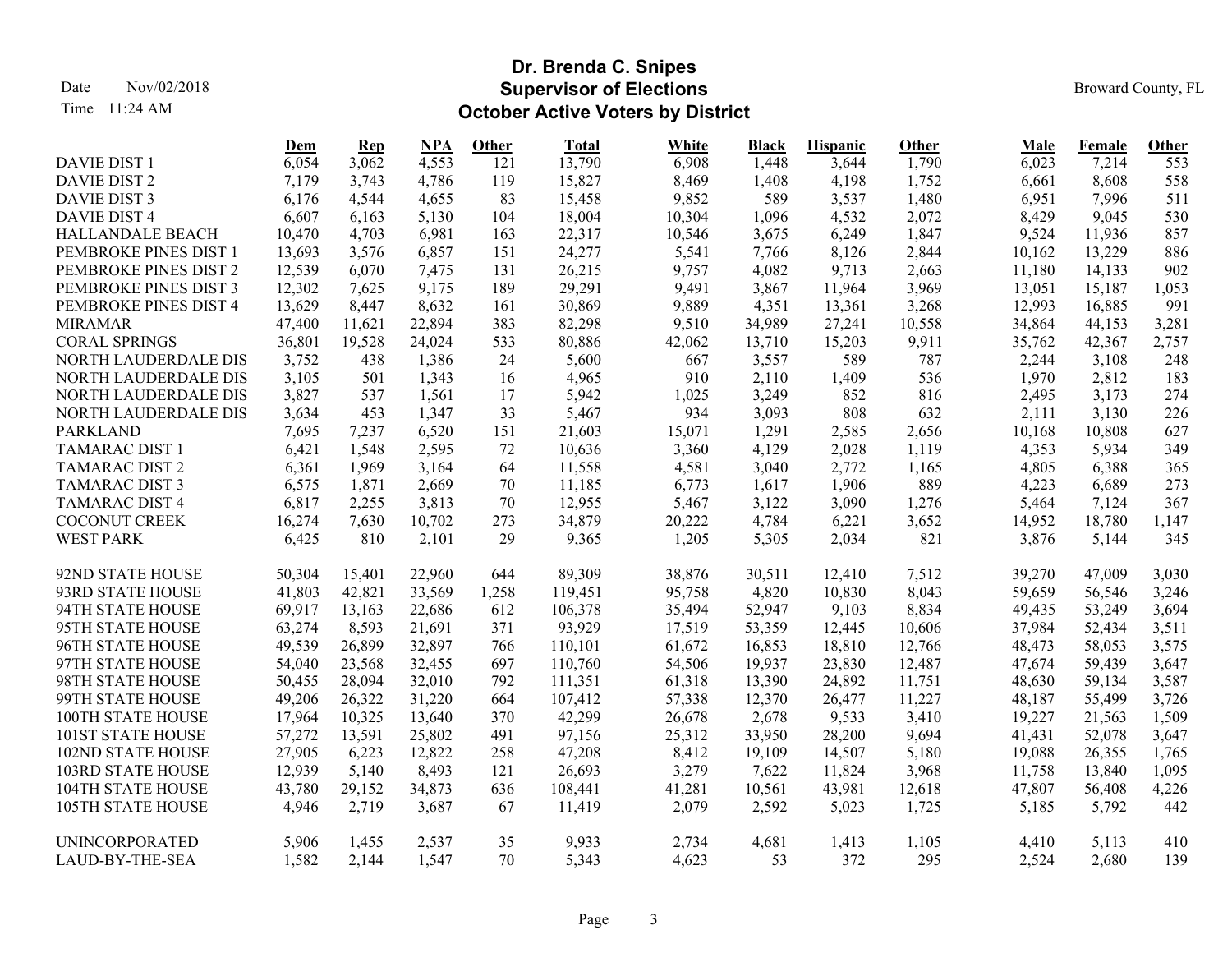Time 11:24 AM

#### **Dr. Brenda C. Snipes Supervisor of ElectionsOctober Active Voters by District**

|                            | Dem      | Rep              | NPA            | Other          | <b>Total</b>     | White    | <b>Black</b> | <b>Hispanic</b> | <b>Other</b> | <b>Male</b> | <b>Female</b> | <b>Other</b>     |
|----------------------------|----------|------------------|----------------|----------------|------------------|----------|--------------|-----------------|--------------|-------------|---------------|------------------|
| FT LAUDERDALE              | 58,953   | 29,213           | 29,944         | 1,030          | 119,140          | 69,706   | 29,205       | 11,406          | 8,823        | 58,082      | 57,382        | 3,676            |
| <b>DANIA BEACH</b>         | 8,934    | 3,619            | 5,334          | 125            | 18,012           | 9,786    | 3,301        | 3,510           | 1,415        | 8,011       | 9,427         | 574              |
| <b>HOLLYWOOD</b>           | 45,543   | 18,564           | 26,957         | 627            | 91,691           | 44,613   | 13,440       | 25,190          | 8,448        | 40,858      | 47,587        | 3,246            |
| PEMBROKE PARK              | 1,759    | 242              | 661            | <sup>11</sup>  | 2,673            | 459      | 1,488        | 478             | 248          | 1,032       | 1,532         | 109              |
| <b>WESTON</b>              | 15,221   | 10,398           | 15,020         | 241            | 40,880           | 18,228   | 1,734        | 16,198          | 4,720        | 18,366      | 20,524        | 1,990            |
| <b>SOUTHWEST RANCHES</b>   | 1,820    | 2,437            | 1,522          | 32             | 5,811            | 3,217    | 298          | 1,763           | 533          | 2,734       | 2,919         | 158              |
| <b>WILTON MANORS</b>       | 5,463    | 1,485            | 1,906          | 85             | 8,939            | 6,837    | 604          | 884             | 614          | 6,115       | 2,590         | 234              |
| <b>COOPER CITY</b>         | 10,221   | 6,905            | 6,944          | 134            | 24,204           | 15,001   | 1,273        | 5,146           | 2,784        | 10,970      | 12,382        | 852              |
| <b>DEERFIELD BEACH</b>     | 21,311   | 10,098           | 12,517         | 407            | 44,333           | 25,189   | 9,802        | 5,599           | 3,743        | 19,398      | 23,576        | 1,359            |
| <b>MARGATE</b>             | 18,340   | 6,893            | 10,336         | 191            | 35,760           | 15,495   | 9,021        | 6,953           | 4,291        | 15,297      | 19,211        | 1,252            |
| HILLSBORO BEACH            | 461      | 703              | 420            | 25             | 1,609            | 1,444    | 17           | 76              | 72           | 752         | 826           | 31               |
| <b>LIGHTHOUSE POINT</b>    | 1,891    | 4,151            | 2,070          | 75             | 8,187            | 7,133    | 75           | 503             | 476          | 3,885       | 4,076         | 226              |
| POMPANO BEACH              | 29,613   | 15,557           | 16,438         | 527            | 62,135           | 35,501   | 15,231       | 6,918           | 4,485        | 28,217      | 31,922        | 1,996            |
| <b>SEA RANCH LAKES</b>     | 82       | 263              | 111            | $\overline{0}$ | 456              | 372      | 6            | 43              | 35           | 207         | 230           | 19               |
| <b>OAKLAND PARK</b>        | 13,923   | 4,756            | 6,828          | 197            | 25,704           | 14,027   | 5,300        | 4,253           | 2,124        | 13,339      | 11,532        | 833              |
| <b>LAZY LAKE</b>           | 8        | 2                | 15             | -1             | 26               | 22       | $\theta$     | 3               |              | 20          | 6             | $\mathbf{0}$     |
| LAUDERHILL                 | 30,879   | 2,607            | 7,977          | 117            | 41,580           | 5,273    | 29,714       | 2,496           | 4,097        | 16,587      | 23,541        | 1,452            |
| <b>LAUDERDALE LAKES</b>    | 14,536   | 774              | 3,481          | 39             | 18,830           | 1,410    | 14,856       | 763             | 1,801        | 7,486       | 10,580        | 764              |
| <b>SUNRISE</b>             | 33,683   | 9,984            | 17,044         | 381            | 61,092           | 21,879   | 17,241       | 15,168          | 6,804        | 25,931      | 32,996        | 2,165            |
| <b>PLANTATION</b>          | 29,479   | 15,430           | 16,833         | 440            | 62,182           | 34,029   | 11,081       | 10,668          | 6,404        | 27,326      | 32,924        | 1,932            |
| <b>DAVIE</b>               | 26,016   | 17,512           | 19,124         | 427            | 63,079           | 35,533   | 4,541        | 15,911          | 7,094        | 28,064      | 32,863        | 2,152            |
| HALLANDALE BEACH           | 10,470   | 4,703            | 6,981          | 163            | 22,317           | 10,546   | 3,675        | 6,249           | 1,847        | 9,524       | 11,936        | 857              |
| PEMBROKE PINES             | 52,163   | 25,718           | 32,139         | 632            | 110,652          | 34,678   | 20,066       | 43,164          | 12,744       | 47,386      | 59,434        | 3,832            |
| <b>MIRAMAR</b>             | 47,400   | 11,621           | 22,894         | 383            | 82,298           | 9,510    | 34,989       | 27,241          | 10,558       | 34,864      | 44,153        | 3,281            |
| <b>CORAL SPRINGS</b>       | 36,801   | 19,528           | 24,024         | 533            | 80,886           | 42,062   | 13,710       | 15,203          | 9,911        | 35,762      | 42,367        | 2,757            |
| NORTH LAUDERDALE           | 14,318   | 1,929            | 5,637          | 90             | 21,974           | 3,536    | 12,009       | 3,658           | 2,771        | 8,820       | 12,223        | 931              |
| <b>PARKLAND</b>            | 7,695    | 7,237            | 6,520          | 151            | 21,603           | 15,071   | 1,291        | 2,585           | 2,656        | 10,168      | 10,808        | 627              |
| <b>TAMARAC</b>             | 26,174   | 7,643            | 12,241         | 276            | 46,334           | 20,181   | 11,908       | 9,796           | 4,449        | 18,845      | 26,135        | 1,354            |
| COCONUT CREEK              | 16,274   | 7,630            | 10,702         | 273            | 34,879           | 20,222   | 4,784        | 6,221           | 3,652        | 14,952      | 18,780        | 1,147            |
| <b>WEST PARK</b>           | 6,425    | 810              | 2,101          | 29             | 9,365            | 1,205    | 5,305        | 2,034           | 821          | 3,876       | 5,144         | 345              |
|                            |          |                  |                |                |                  |          |              |                 |              |             |               |                  |
| <b>SCHOOL BOARD DIST 1</b> | 85,860   | 29,990           | 46,700         | 1,018          | 163,568          | 67,495   | 36,619       | 44,120          | 15,334       | 71,318      | 86,367        | 5,883            |
| <b>SCHOOL BOARD DIST 2</b> | 86,653   | 37,172           | 50,299         | 946            | 175,070          | 43,561   | 45,479       | 64,766          | 21,264       | 75,107      | 93,617        | 6,346            |
| <b>SCHOOL BOARD DIST 3</b> | 75,553   | 46,721           | 47,037         | 1,594          | 170,905          | 115,414  | 20,868       | 21,474          | 13,149       | 87,090      | 78,613        | 5,202            |
| <b>SCHOOL BOARD DIST 4</b> | 87,439   | 38,367           | 50,867         | 1,070          | 177,743          | 85,545   | 38,654       | 32,711          | 20,833       | 76,617      | 95,197        | 5,929            |
| <b>SCHOOL BOARD DIST 5</b> | 110,824  | 17,298           | 35,633         | 715            | 164,470          | 38,071   | 90,718       | 19,402          | 16,279       | 67,025      | 91,658        | 5,787            |
| <b>SCHOOL BOARD DIST 6</b> | 73,968   | 46,793           | 55,579         | 1,158          | 177,498          | 95,152   | 14,567       | 48,189          | 19,590       | 79,402      | 91,484        | 6,612            |
| <b>SCHOOL BOARD DIST 7</b> | 73,047   | 35,670           | 42,690         | 1,246          | 152,653          | 84,284   | 33,794       | 21,203          | 13,372       | 67,249      | 80,463        | 4,941            |
| <b>SCHOOL BOARD DIST 8</b> | 0        | $\boldsymbol{0}$ | $\overline{0}$ | $\mathbf{0}$   | $\boldsymbol{0}$ | 0        | $\theta$     | 0               | $\mathbf{0}$ | $\bf{0}$    | $\theta$      | $\overline{0}$   |
| <b>SCHOOL BOARD DIST 9</b> | $\theta$ | $\theta$         | $\theta$       | $\theta$       | $\boldsymbol{0}$ | $\theta$ | $\theta$     | $\Omega$        | $\theta$     | $\Omega$    | $\theta$      | $\boldsymbol{0}$ |